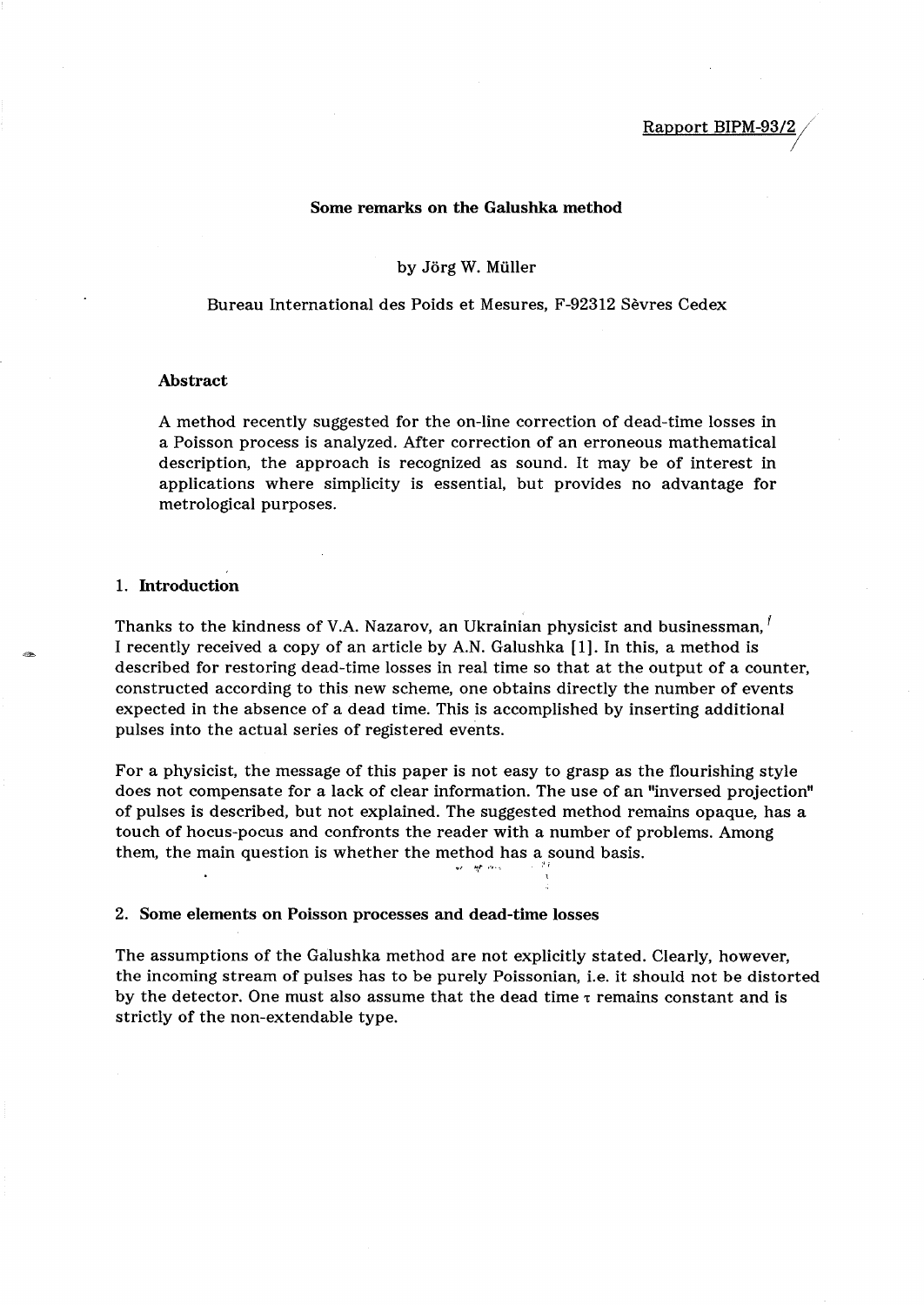In such a situation, let the observed sequence of events (Fig. 1) be characterized by the arrival times  $T_0$ ,  $T_1$ ,  $T_2$ , ..... Consecutive arrivals are separated at least by the dead time  $\tau$  applied. If we put  $T_0 = 0$ , then pulse number k occurs at the instant

$$
T_k = (\tau + \delta_1) + (\tau + \delta_2) + \dots + (\tau + \delta_k)
$$
  
=  $k\tau + \sum_{j=1}^k \delta_j$ , for  $k \ge 1$ . (1)

It is important to realize that the random time intervals  $\delta_i$  may be considered as representative samples of the intervals appearing in the undisturbed, original process. This follows frorn the well-known peculiarity of the Poisson process that it has "no memory" so that an interval can start whenever we wish (see e.g. [2]). In our case, we choose to begin it at the end of the previous dead time.

If one eliminates in the observed sequence  $T_1$ ,  $T_2$ , ... of arrival times all the dead times, a new sequence of arrivaIs

$$
t_k = \sum_{j=1}^k \delta_j \tag{2}
$$

is obtained (in "live time", with  $t_0 = 0$ ). As a consequence of what has been said above, the arrivals  $\rm t_k$  conform to a Poisson process in which the individual random intervals  $\rm \delta_j$ have a common density of the exponential form

$$
f(\delta_j) = \rho e^{-\rho \delta_j}, \quad \text{for } \delta_j > 0,
$$
 (3)

where  $\rho$  denotes the count rate of the original Poisson process. It follows from (3) that the expectation value of  $\delta_{\rm j}$  is  $1/\rho$ .



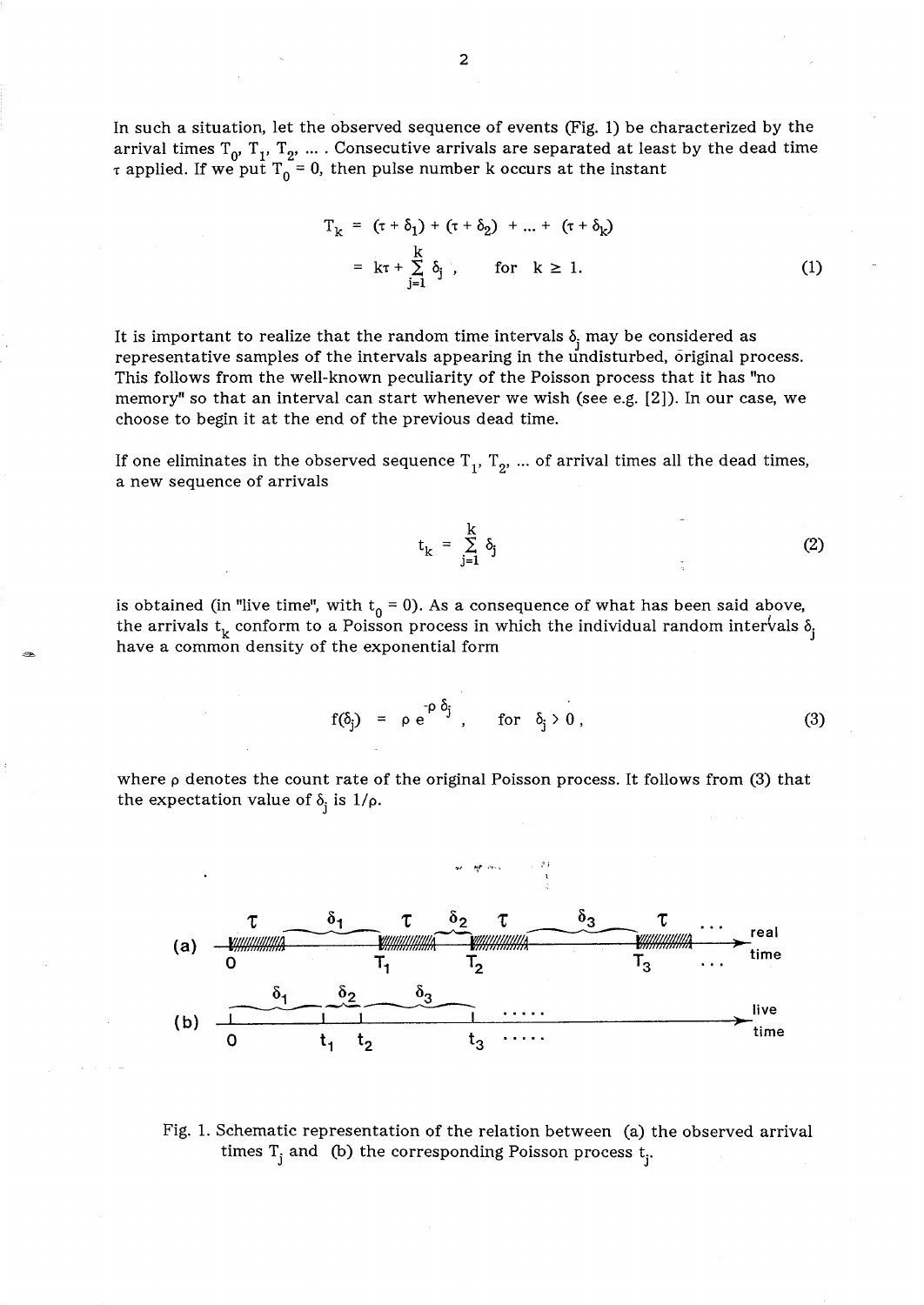### 3. Principle of the on-line correction

How is it possible to compensate for counting losses ? Obviously, losses occur only during the dead times. One might think that to evaluate them we should know exactly how many pulses were lost in a given dead time, but this is of course impossible. However, it is easy to see that this is not really necessary. Our aim is not to reconstruct the original process; aIl we need is a reliable estimation of the original count rate, or of the number of original events for the interval of time considered. To do this, we need either an accurate value for the average loss per dead-time period, or a method which allows us to arrive at individual corrections which, in the mean or in the long run, have no bias.

Both approaches are possible. Traditional correction formulae use the first method: they are based on the observed count rate and are applied at the end of a measurement period. In contrast, methods of the second type work in a differential way by "instantly" correcting (or compensating) for losses, apparently without requiring a knowledge of the measured or calculated count rate. How can this work ?

It is possible, of course, to estimate the probability of losing a specifie number k of counts in a dead time of length  $\tau$ . Since we deal with a Poisson process, this probability is given by

$$
P_k = \frac{(\rho \tau)^k}{k!} e^{-\rho \tau}, \qquad (4)
$$

so that the total number of losses L in time  $\tau$  amounts to

 $\sim$ 

ولاتين

$$
L = \sum_{k=1}^{\infty} k P_k = e^{-\rho \tau} \sum_{k} \frac{(\rho \tau)^k}{(k-1)!} = \rho \tau,
$$
 (5)

as expected. However, the application of (4) or (5) requires that the count rate be known in advance, so we are captured in a vicious circle.

 $\bullet$  1.1  $\bullet$  1.1  $\bullet$  1.1  $\bullet$  1.1  $\bullet$  1.1  $\bullet$  1.1  $\bullet$  1.1  $\bullet$  1.1  $\bullet$  1.1  $\bullet$  1.1  $\bullet$  1.1  $\bullet$  1.1  $\bullet$  1.1  $\bullet$  1.1  $\bullet$  1.1  $\bullet$  1.1  $\bullet$  1.1  $\bullet$  1.1  $\bullet$  1.1  $\bullet$  1.1  $\bullet$  1.1  $\bullet$  1.1  $\bullet$  1.1  $\bullet$  1.1  $\bullet$ 

The question is whether we really have to know  $\rho$ . In one way or another, it is always required for the reconstruction of the original Poisson process, or at least sorne important feature of it. A careful look at Fig. 1 shows that what we are looking for exists already, for the sequence (b) is a realization of the required original process. AlI we need is sorne simple way to use the available information to determine and, if we wish, to correct the losses which occur during the dead-time periods.

A possible way to achieve this is to associate the dead time  $\tau$ , which follows the registration T<sub>j</sub> (see Fig. 1), with the preceding intervals  $\delta_{\mu}$ ,  $\delta_{i-1}$ ,  $\delta_{i-2}$ , ... This may be done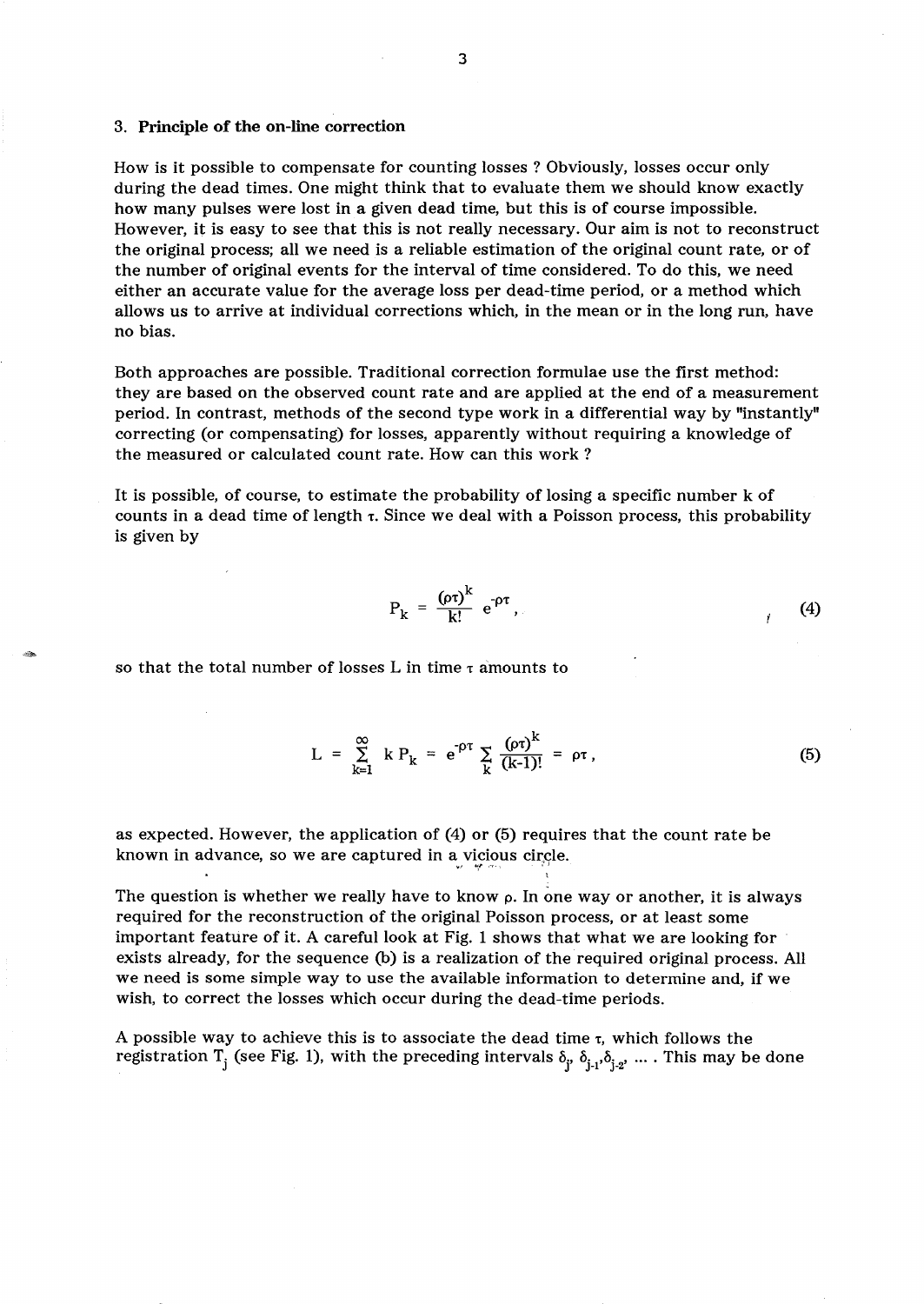by counting the number k of intervals that can be placed within one dead time. This leads, for a given registration at  $\text{T}_{\text{j}}$ , to the relation

K-1 J k~ Oj\_k < 't , but (6)

It is convenient, for our purposes, to change the direction in which intervals are enumerated. By putting

$$
\delta_{j-k} = \delta'_{k+1} \; , \quad \text{for } k = 0, 1, 2, \dots ,
$$

the counting goes backwards in time (starting with  $\mathrm{T_{j}}$ ) and (6) becomes

$$
\begin{array}{ccc}\nK_j & K_j + 1 \\
\sum_{k=1}^{N} \delta'_k < \tau, \quad \text{but} \quad \sum_{k=1}^{K_j + 1} \delta'_k > \tau.\n\end{array} \tag{7}
$$

In this form  $K<sub>i</sub>$  is readily seen to be the largest possible number of original intervals within  $\tau$  (Fig. 2). Since each interval has been initiated by an event, K<sub>i</sub> can be considered as the number of pulses lost in the dead time  $\tau$  starting at  $T_r$ . Obviously this association is arbitrary, but it is convenient; it also simplifies the electronic realization of the correction.



Fig. 2: Association of the time intervals  $\delta$  prior to T<sub>j</sub> with the number of pulses lost within the dead time  $\tau$  (here K<sub>j</sub> = 3).

If, in a real counting process, a sufficient number of arrival times  $T_i$  is registered and stored so that the required number of original intervals of type  $\delta$  becomes available, a relation like (7) can be used to evaluate the number of lost events for every arrival  $T_i$  of a pulse. These losses can be compensated immediately ("on line", or in "real time") by injecting a corresponding number of artificial events. Exactly how this is done is of little interest, for the real behaviour of the original process cannot be recovered. It is unlikely that, for  $K_i > 0$ , they will be inserted at the moments  $T_i$  - kt, with k ranging from 1 to  $K_i$ as is indicated in [1]. It seems easier to place them, for instance, in the dead time starting at  $T<sub>r</sub>$ , time permitting, or in the subsequent one. The exact procedure does not change the final result.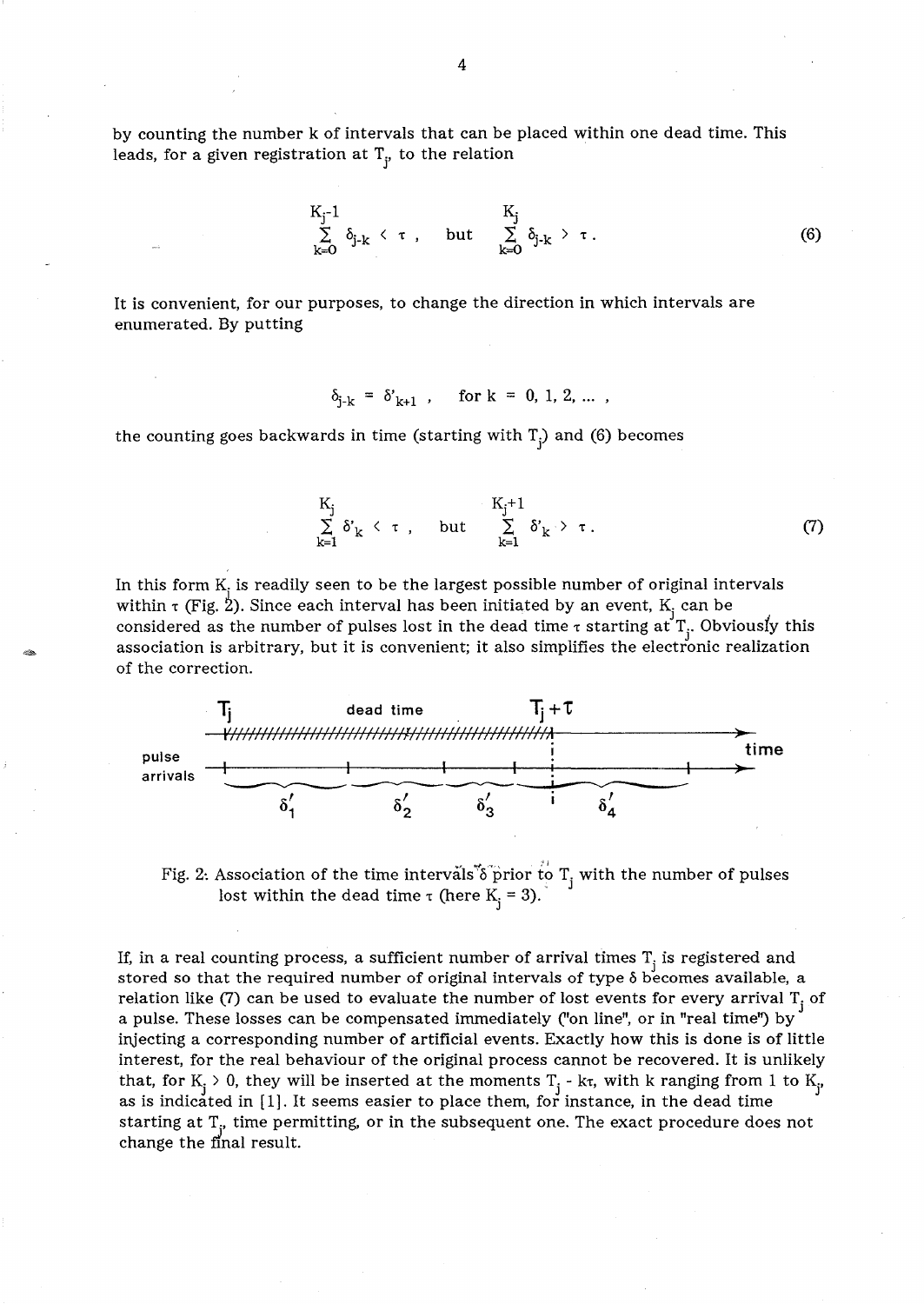Galushka's paper contains a single equation which reads (in the present notation and for  $K_i = 1, 2, ...$ )

$$
T_j - T_{j-K_j+1} \leftarrow (K_j+1) \tau \leftarrow T_j - T_{j-K_j}.
$$
 (8)

The question arises whether (8) can be related to (7) or to (6).

For such a comparison, we may start with (7) by writing it, with (2), in the simple form

 $t_{K_j} \leftarrow \tau$  and  $t_{K_j+1} > \tau$ . (9)

Adding  $\mathrm{K}_{\mathrm{j}}$   $\mathrm{\tau}$  throughout leads to

$$
K_j \ \tau + \ t_{K_j} \ \leftarrow \ (K_j + 1) \ \tau \quad \ \ \text{and} \quad \ \ K_j \ \tau + \ t_{K_j + 1} \ \leftarrow \ (K_j + 1) \ \tau \ .
$$

Recalling from (1) that  $T_j - T_{j-k} = k\tau + t_k$ , we obtain

$$
T_j - T_{j-K_j} \leftarrow (K_j + 1) \tau
$$
 (10a)

and

$$
T_j \,\text{-}\, T_{j\text{-}(K_j+1)} \,\text{-}\, \tau \quad \text{in}\quad (K_j+1)\,\, \tau\;,
$$

or likewise

$$
T_j - T_{j-K_{j-1}} > (K_j + 2) \tau . \tag{10b}
$$

Since both (10a) and (10b) disagree with the original relation  $(8)$  - which is given in  $[1]$ without any comment -, it follows that  $(8)$  is incorrect. All checks performed are in line with this conclusion.

In hindsight, the intended meaning of the relation is more transparent. It is not an inequality which is automatically true; rather, it is a condition for the intervals (or arrival times) prior to  $T_i$  which has to be fulfilled for a loss of exactly  $K_i$  events (associated, by convention, with the dead time initiated by the registration at T<sub>j</sub>).

Our new relations (l0), although incompatible with (8), do agree with the graphical reconstruction of pulses for compensating the dead-time losses, a procedure which can be inferred from Fig. 1 of [1].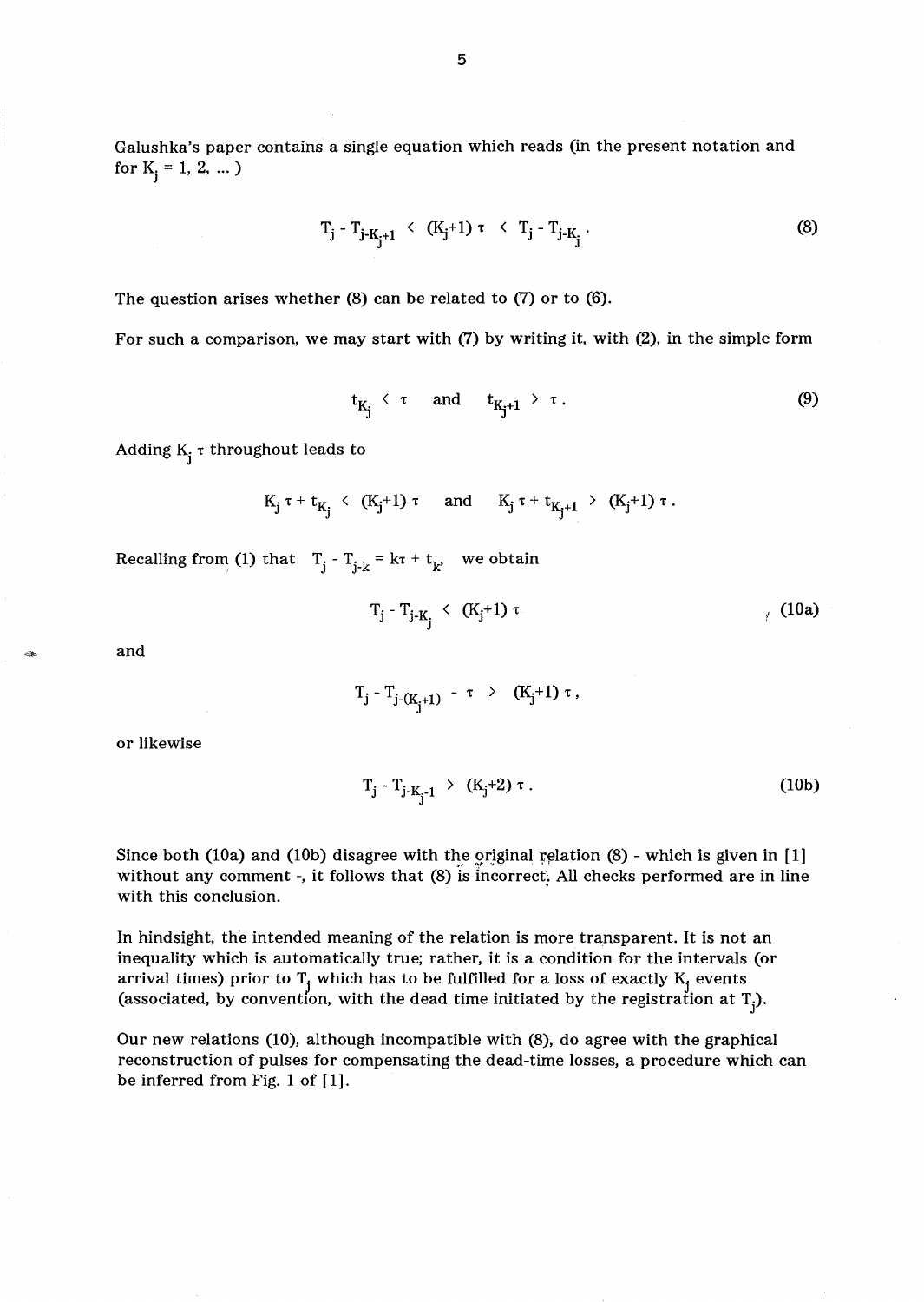## 4. Discussion

The Galushka method has several interesting features, the relative importance of which depends on the planned application. Uncritical users who just want a number as the result of a measurement may be impressed by the fact that no correction has to be applied to the reading. They will ask no further questions and will presumably be satisfied. They are no doubt a majority.

More demanding clients, those with a metrological conscience, will hesitate to apply a new method blindly. Their priorities will be precision and accuracy, not mere convenience. For them the precision of measurements made following this approach remains uncertain, even if the electronic circuits exactly implement the conditions (10).

Alternative methods roughly fall into two groups: those which apply a correction formula and those which adhere to the concept of live timing. Both approaches have the advantage that their results are based on a consideration of the whole measurement interval. This is to be distinguished from the Galushka method which only looks at the immediate neighbourhood of a registered event. This inevitably has an effect on the precision of the result. If, in the Galushka method, more than half of the final pulses originate from artificially injected events, then the average interval  $\delta$  will be smaller than the dead-time value  $\tau$ . This has the consequence that subsequent derived values of  $K<sub>i</sub>$  are often based on the same measured intervals  $\delta$ , with the result that the corrections applied in the form of added pulses are no longer independent. In the  $_f$ situation described in  $[1]$  where, for the highest count rates,  $K$ , has a mean value of about 100, the problem of correlation becomes so serious that little can be said on the reliability of the results without a serious special study of this effect.

An instantaneous (or "differential'') correction, as performed here, may be particularly advantageous in the case of a variable activity, for example as a result of decay. However, an effect such as this - if known to be real - can also be accounted for by a correction. In addition, live-timing methods would share the advantage.

To sum up, the Galushka method is interesting and has features which make it attractive to many users. From a metrological point of view, however, the approach is not attractive and may be even dangerous. In any event, it cannot be applied for a dead time of the extendable type.

If the above analysis is correct, we should expect that the electronic device used for implementing the correction for the dead-time losses differs markedly from similar procedures suggested previously. Here we have in mind in particular Westphal's method [3] of "loss-free counting", which is based on an idea described in [4]. However, this does not mean that these approaches are independent and it might be worthwhile examining their interrelations more in detail.